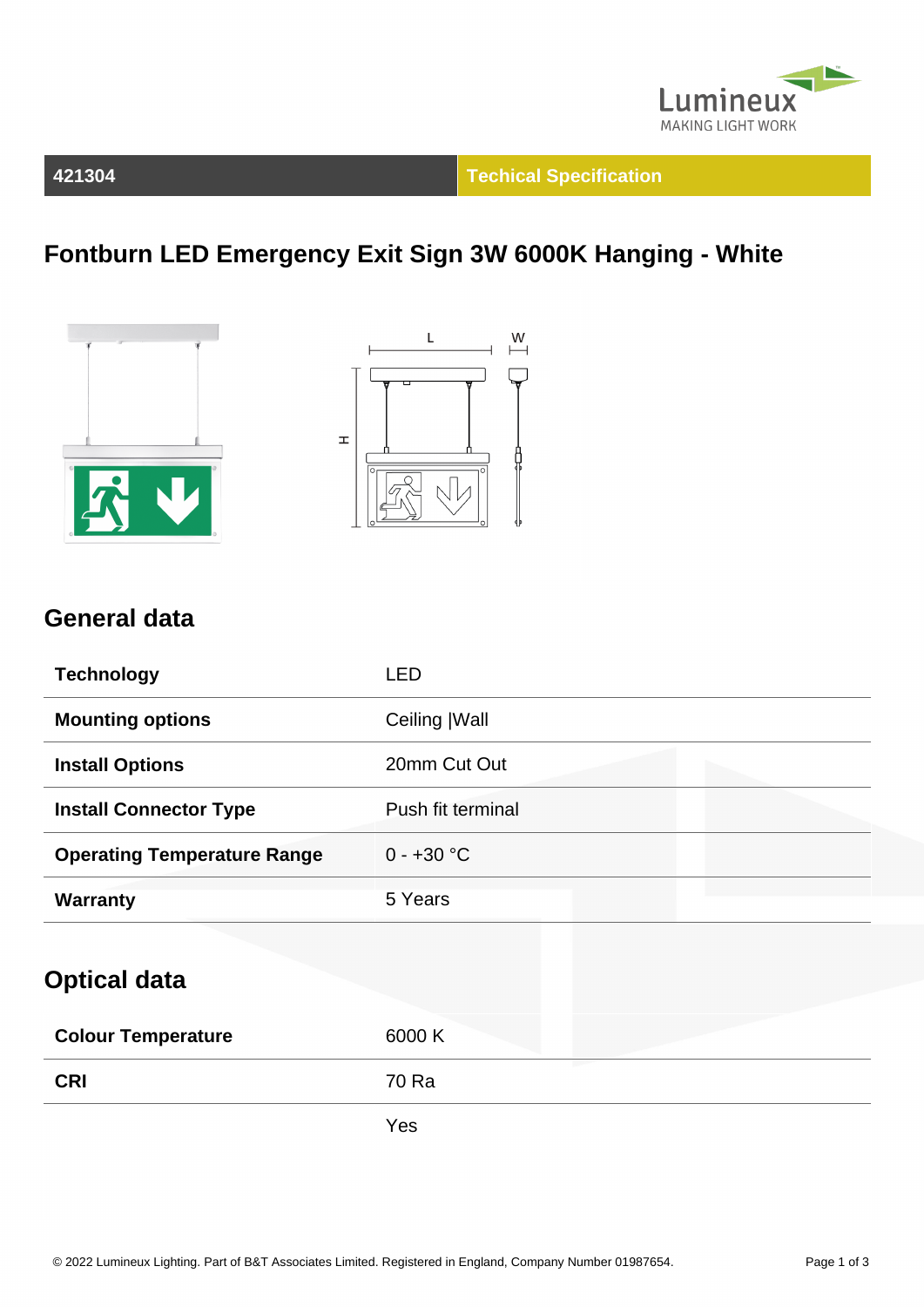| <b>Electrical data</b>    |            |
|---------------------------|------------|
| Wattage +/-10%            | 3 W        |
|                           |            |
| Lifetime data             |            |
| Lifespan L70 B50 @25°C    | 30000 Hrs  |
|                           |            |
| <b>Emergency data</b>     |            |
| <b>Battery Type</b>       | LiFeP04    |
| <b>Battery Capacity</b>   | 1500mAh    |
| <b>Battery Warranty</b>   | 2 Years    |
| <b>Recharge Time</b>      | 24 Hours   |
| <b>Emergency Type</b>     | Maintained |
| <b>Test Procedure</b>     | Manual     |
| <b>Emergency Duration</b> | 3 Hours    |
| <b>Emergency Output</b>   | 40 lm      |
|                           |            |
| <b>Physical Data</b>      |            |
|                           |            |

**Housing Colour White RAL9016** 

**Body Material Body Material Polycarbonate** 

**Diffuser Material Material Research Polycarbonate** 

**IP Rating 20 IP**